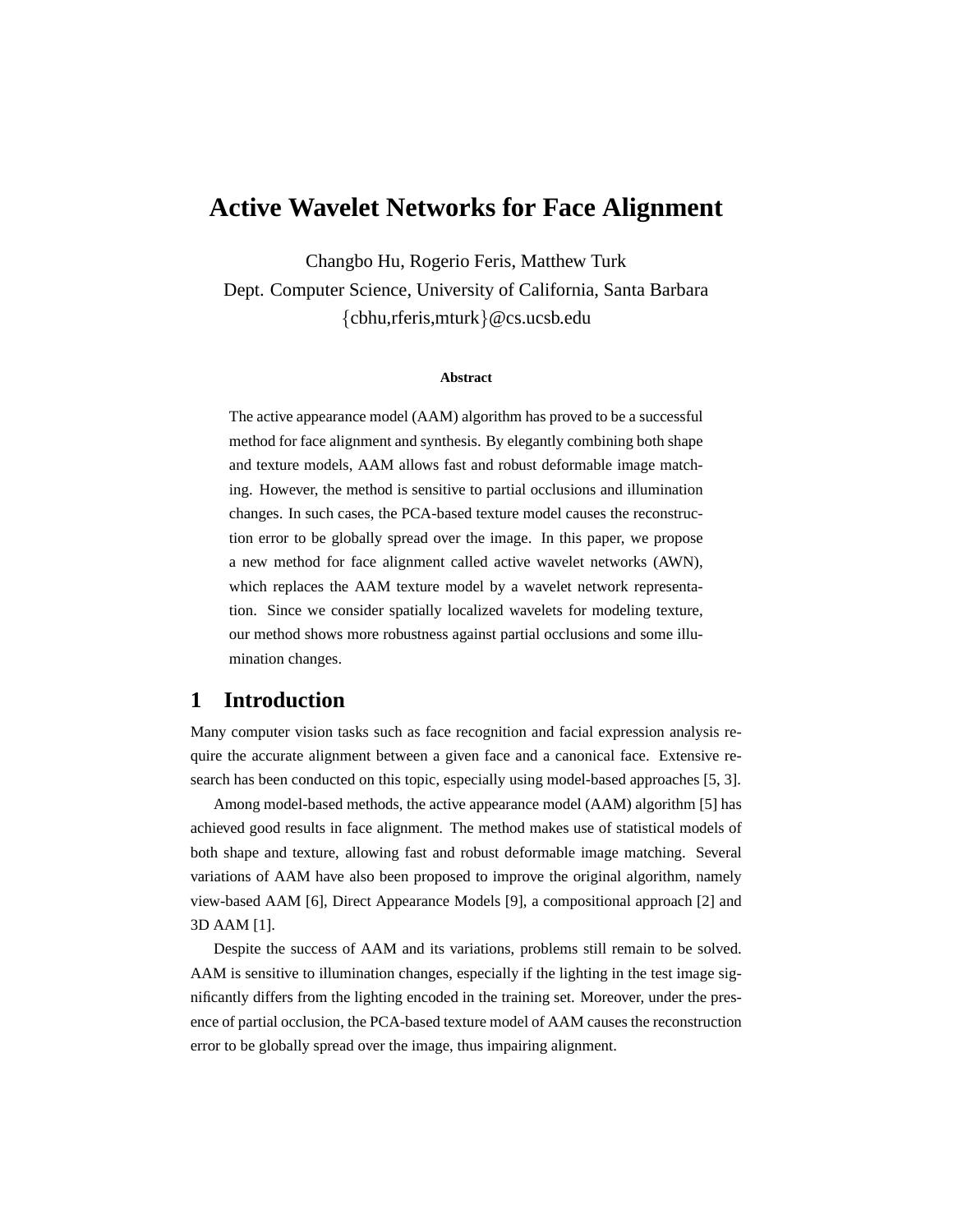

Figure 1: (a) Partial occluded image. (b) PCA reconstruction. Note that the error is spread over the image. (c) Wavelet reconstruction.

This paper proposes a new method, called active wavelet networks (AWN), in which a Gabor wavelet network representation (GWN) [11] is used to model the texture variation in the training set. The GWN approach represents a face image through a linear combination of 2D Gabor functions whose parameters (position, scale and orientation) and weights are optimally determined to preserve the maximum image information for a chosen number of wavelets.

Because of the localization property of wavelets, when partial occlusion or highlight illumination problems arise, the matching is more robust than with AAM. Figure 1 illustrates a comparison between PCA and a Gabor wavelet reconstruction for a partial occluded face image. Note that the error is globally spread over the image in PCA, whereas it remains local in the wavelet representation.

Our method also offers some advantages regarding efficiency, since some computations are limited to the spatial support of the filters, rather than the whole image.

The remainder of this paper is organized as follows. Related work is discussed in Section 2. In Section 3, we present the AWN approach for face alignment. Experiments are presented in Section 4 and conclusions are given in Section 5.

### **2 Related Work**

Recently, Gabor wavelet networks [11] has been proposed as an effective approach for object representation, with successful applications in face tracking [7] and pose estimation [10]. The idea is to represent an object as a linear combination of 2D Gabor wavelets, with parameters and weights optimally determined from the continuous space. Face alignment may be performed by affinely transforming the wavelet representation to match a new image. However, since a GWN is optimized for a particular image, alignment becomes a problem when different individuals are considered.

This problem was tackled by Feris *et al.* [8] using a set of exemplars, but the method is computationally expensive. The solution we adopt in this paper is to optimize a single GWN over a set of face images. This requires all the face images to have the same shape. More details about this technique will be described in section 3.2.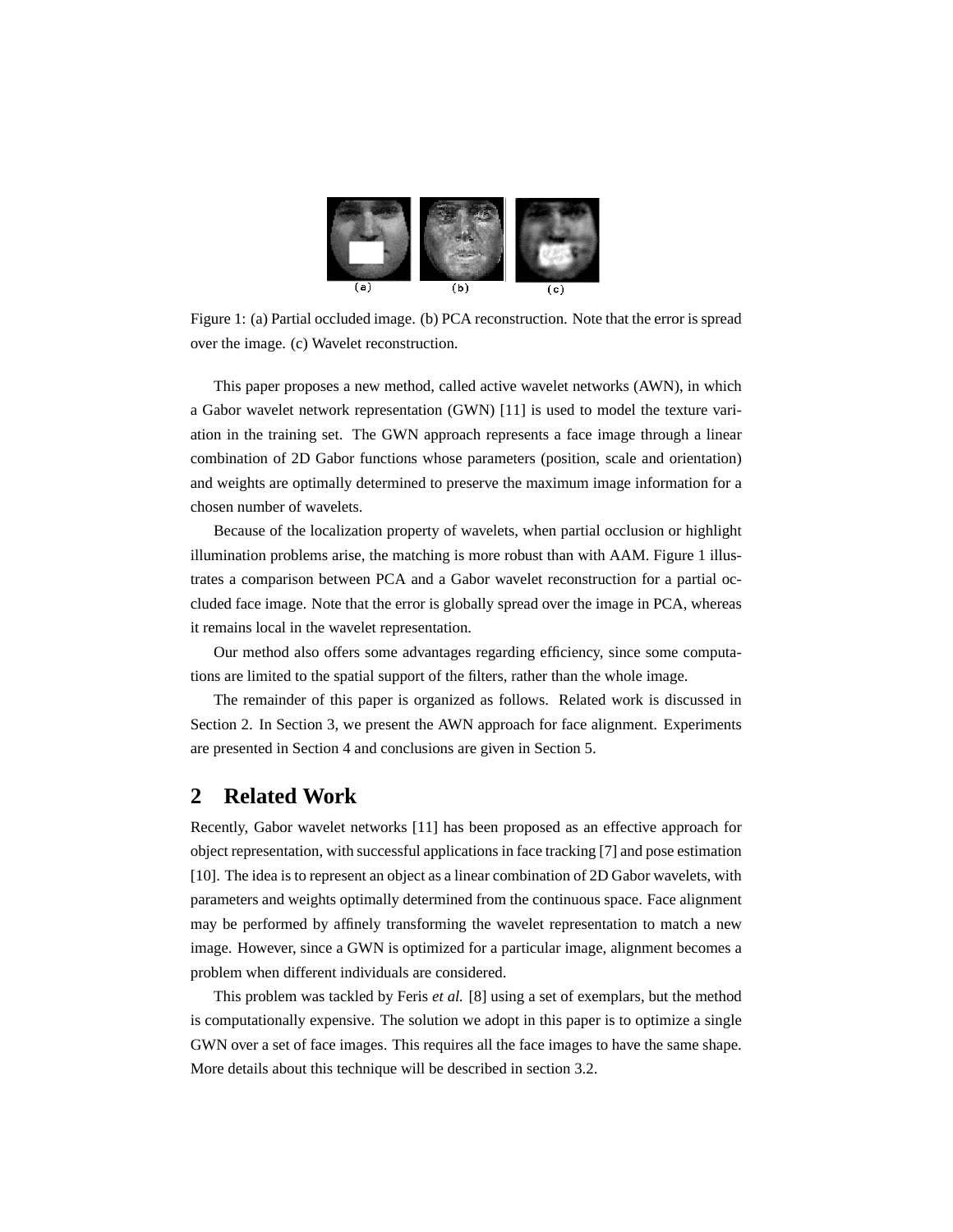Another wavelet-based approach is the bunch-graph method [13]. In this approach, Gabor jets are used as feature vectors and an elastic graph matching algorithm is adopted for face alignment. Our method is faster than the bunch graph method because we use a sparser representation based on GWN and a more efficient search technique based on the active appearance algorithm.

The work most closely related to this paper is the active appearance model method [5]. AAM uses PCA to encode both shape and texture variation, as well as the correlations between them. By assuming a linear relationship between appearance variation and texture variation and between texture variation and pose variation, AAM learns the linear regression models from training data. The model search is driven by the residual of the search image and model reconstruction.

The Shape-AAM method [4] is a variation of the standard AAM algorithm, generally applied when shape modes are fewer than texture modes. Instead of manipulating the combined appearance parameters, ShapeAAM uses image residuals to drive shape and pose parameters, and then compute texture parameters directly from the image, given the current shape. In this paper, our texture model is the GWN representation from the shapefree image set and the search method is similar to Shape-AAM. Our method enables the search to be robust to partial occlusion and some illumination changes, while providing more efficiency.

It is worth mentioning that AAM is better suited for image synthesis than our method, since a small number of eigenfaces can generate photo-realistic images, whereas a high number of wavelets would be required for this purpose.

### **3 Active Wavelet Networks**

In this section, we introduce active wavelet networks for face alignment. Our method starts with a training set, in which each image is labelled with landmark points on the subject's face. Thus, each sample has a labelled shape and an image texture.

Consider the training set of shape and texture to be  $\Omega = \{(\mathbf{x}_i, \mathbf{g}_i^{\mathbf{x}})\}\$ ,  $i = 1...N$ , where *N* is the number of training images,  $\mathbf{x}_i = \{(x_j^i, y_j^i)\}, j = 1...M$ , is a shape specified by a set of *M* points, and  $\mathbf{g}_i^x$  is the texture enclosed by the shape  $\mathbf{x}_i$ . We model the shape variation by PCA, and the texture is represented by a GWN model. We will describe the shape model and the GWN texture representation in the following subsections.

#### **3.1 Statistical Shape Model**

Given the training set, all shapes are aligned to a common coordinate frame and then the shape variation can be modelled by PCA in a lower dimensional shape space. So, a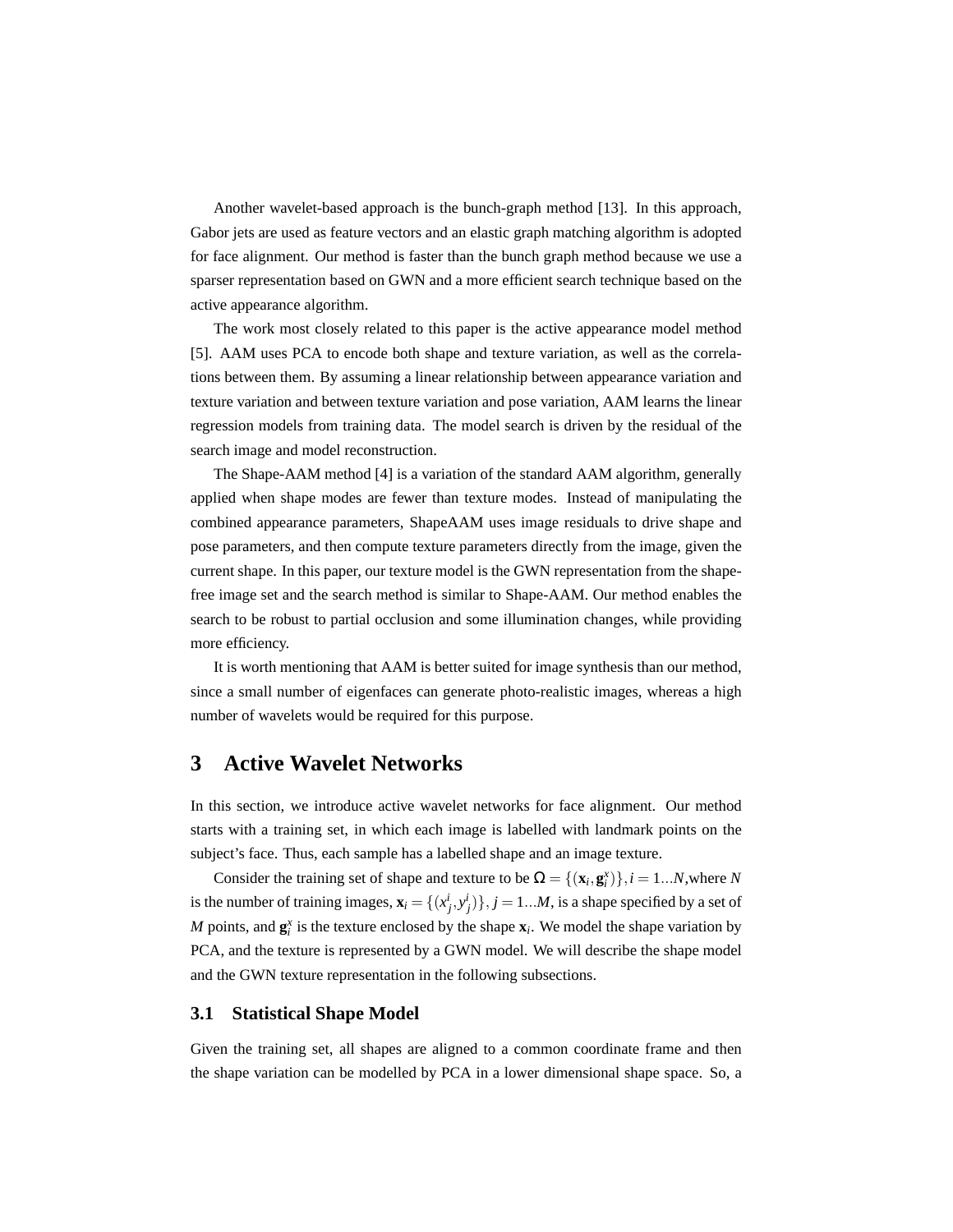

Figure 2: (a) Labelled training image. (b) Shape-free texture.

normalized shape **x** can be approximated as:

$$
\mathbf{x} = \bar{\mathbf{x}} + \mathbf{Pb} \tag{1}
$$

where  $\bar{x}$  is the mean shape,  $P$  is a set of orthogonal modes of variation and  $b$  is a set of shape parameters. Using the shape landmarks as control points, we can warp the training images to the mean shape. Figure 2 illustrates a labelled image and its texture warped into the mean shape. The set of shape-free textures  $G = {\bf{g}}_i^{\bar{x}}$ ,  $i = 1...N$  is used to learn the GWN representation, as described next.

#### **3.2 Wavelet Network Model**

We have used a wavelet network to model the face texture as an alternative to Principal Component Analysis in standard AAM. As already mentioned, the use of spatially localized wavelets allows more robustness with respect to partial occlusions and illumination changes.

The constituents of a wavelet network are single wavelets and their associated coefficients. We adopted the odd-Gabor function as the mother wavelet. It is well known that Gabor filters are recognized as good feature detectors and provide the best trade-off between spatial and frequency resolution [12]. Considering the 2D image case, each single odd Gabor wavelet can be expressed as follows:

$$
\psi_{\mathbf{n}}(\mathbf{x}) = \exp\left[-\frac{1}{2}(\mathbf{S}(\mathbf{x}-\mu))^T(\mathbf{S}(\mathbf{x}-\mu))\right] \times \sin\left[\left(\mathbf{S}(\mathbf{x}-\mu)\right)^T \begin{pmatrix} 1\\ 0 \end{pmatrix}\right]
$$
 (2)

where **x** represents image coordinates and  $\mathbf{n} = (s^x, s^y, \theta, \mu^x, \mu^y)$  are parameters which compose the terms  $S =$ ge  $s^x$  cos  $\theta$  −*s<sup>y</sup>* sin  $\theta$  $s^x$  sin  $\theta$  *s*<sup>*y*</sup> cos  $\theta$  $\bar{z}$ , and  $\mu =$  $\ddot{\phantom{a}}$  $\mu^x$  $\mu^y$ art<br>\ , that allow scaling, orientation, and translation. A Gabor wavelet network for a given image consists in a set of *n* wavelets  $\{\psi_{n_k}\}\$  and a set of associated weights  $\{w_k\}\$ , specifically chosen so that the GWN reconstruction:

$$
\hat{I}(\mathbf{x}) = \sum_{k=1}^{n} w_k \psi_{\mathbf{n}_k}(\mathbf{x})
$$
\n(3)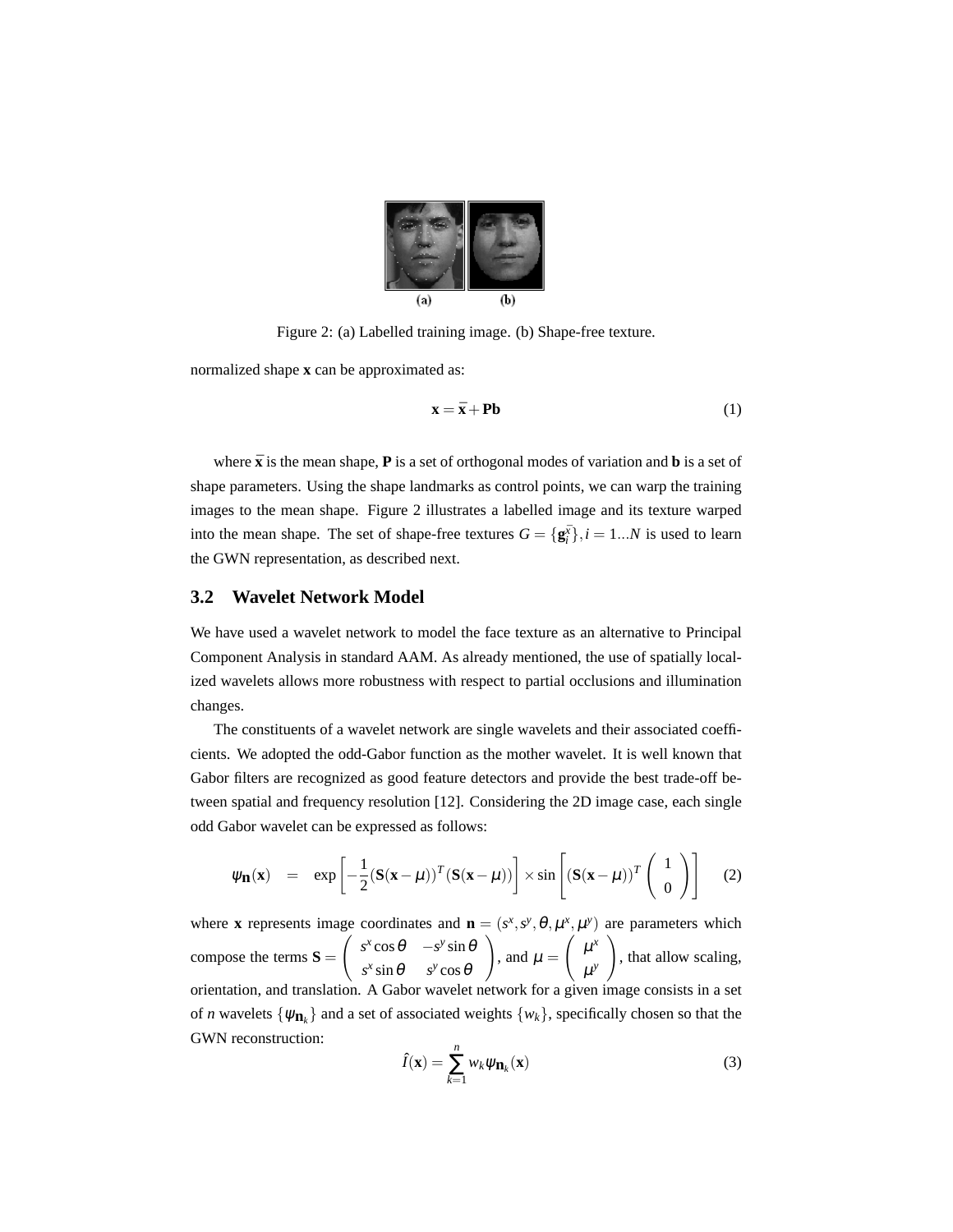

Number of Wavelets

Figure 3: The image shows a facial reconstructions with variable accuracy, considering (from left to right) 52, 116 and 216 wavelets.

best approximates the target image. We modified the original formulation of GWNs to allow the optimization of a single GWN in a set of shape-free images, obtained through warping, as described in previous section.

#### **3.2.1 Calculation of Wavelet Parameters**

Assuming that we have a set of shape-free face images of different people,  $\{g_i^{\bar{x}}\}, 1 \leq$  $i \leq N$ , that are truncated to the region that the face occupies, we can calculate the GWN representation parameters as follows:

- 1. Randomly drop *n* wavelets of assorted position, scale, and orientation, within the bounds of the normalized face images.
- 2. Perform gradient descent (e.g., via Levenberg-Marquardt optimization) over the set of wavelet parameters to minimize the total sum of differences between the training images and their wavelet reconstructions:

$$
\arg\min_{\mathbf{n}_k, w_{ik}} \left\| \sum_{i=1}^N \mathbf{g}_i^{\bar{x}} - \left( \sum_{k=1}^n w_{ik} \psi_{\mathbf{n}_k}(\mathbf{x}) \right) \right\|^2.
$$
 (4)

One advantage of the GWN approach is that one can trade-off computational effort with representational accuracy, by increasing or decreasing the number *n* of wavelets (see Figure 3).

#### **3.2.2 Calculation of Texture Parameters**

In the standard Shape-AAM method, the texture parameters for a given image are computed by projecting the image into an eigenspace learned from the training set. In our method, the texture parameters  $\{t_k\}$ ,  $k = 1...n$  correspond to wavelet coefficients, obtained by orthogonally projecting the image into the learned wavelet subspace.

However, Gabor wavelet functions are not orthogonal, thus implying that, for a given family Ψ of Gabor wavelets, it is not possible to calculate  $t_k$  by a simple inner product of the Gabor wavelet  $\psi_{n_k}$  with the image.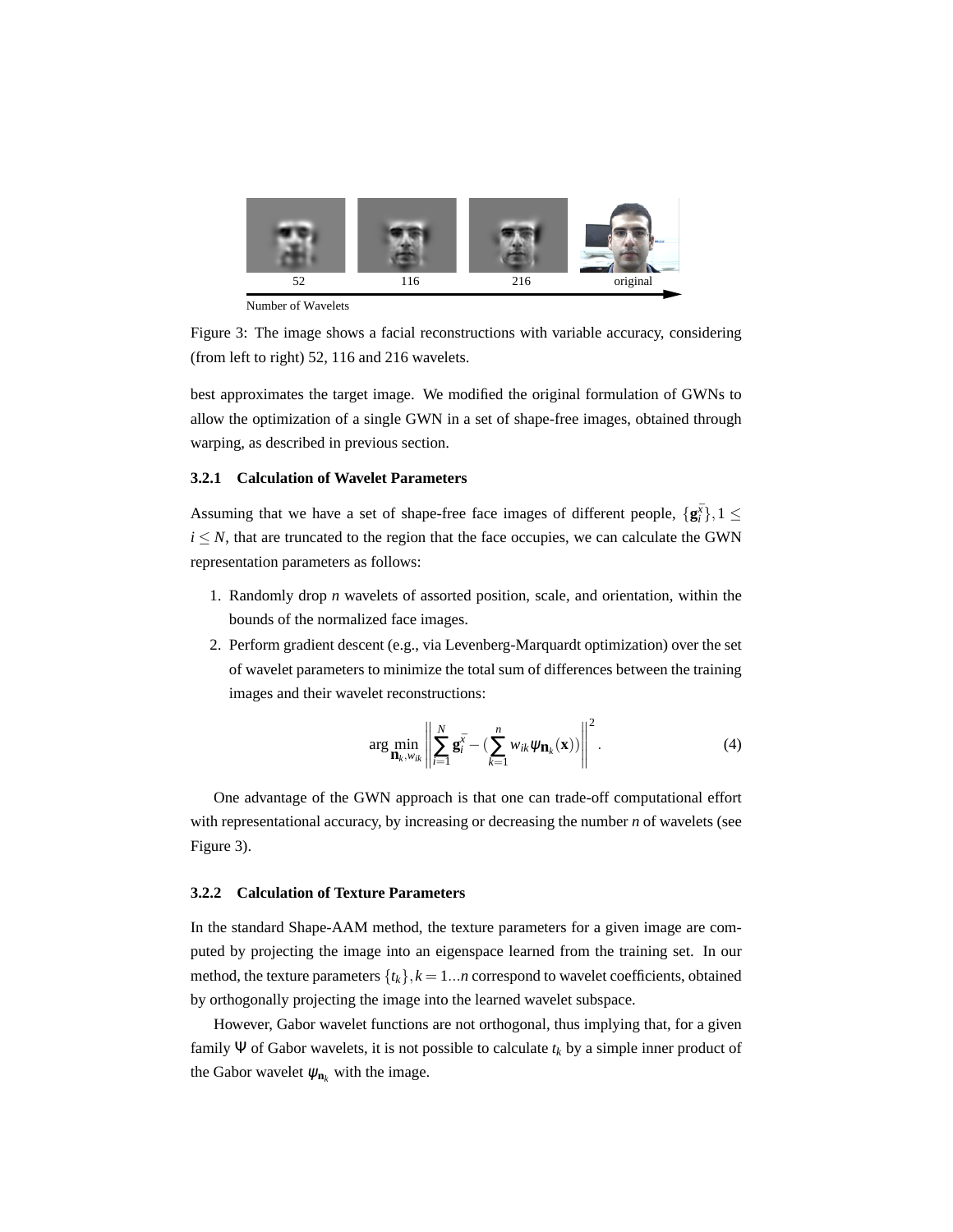In fact, a family of dual wavelets  $\tilde{\Psi} = \{\tilde{\psi}_{\bf n_1}\dots\tilde{\psi}_{\bf n_n}\}$  has to be considered. The wavelet  $\tilde{\psi}_{\mathbf{n}_j}$  is the dual wavelet of the wavelet  $\psi_{\mathbf{n}_i}$  iff  $\langle \psi_{\mathbf{n}_i}, \tilde{\psi}_{\mathbf{n}_j} \rangle = \delta_{i,j}$ .

Given a normalized face image **g** and a set of optimized wavelets  $\Psi = {\psi_{n_1}, \ldots, \psi_{n_N}}$ , the texture parameters are given by:

$$
t_k = \langle \mathbf{g}, \tilde{\psi}_{\mathbf{n}_k} \rangle. \tag{5}
$$

It can be shown that  $\tilde{\psi}_{n_k} = \sum_l ($  $A^{-1}$ )  $\psi_{\mathbf{n}_l}$ , where *A* is the wavelet interference matrix, with  $A_{k,l} = \langle \psi_{n_k}, \psi_{n_l} \rangle$ .

### **3.3 AWN Search**

Given a new face image, and a rough estimation of face pose, the search process aims to determine shape and pose parameters that best fit the model into the new image. The AWN search algorithm is a variation of the Shape-AAM method, where the main difference is the calculation of texture parameters and image reconstruction, which are based on the GWN model.

Let  $\mathbf{g}^{\bar{x}}$  be the normalized image enclosed by a shape **x** and  $\hat{\mathbf{g}}^{\bar{x}}$  its GWN reconstruction. The residual between both images is:

$$
\delta \mathbf{g} = \mathbf{g}^{\bar{x}} - \hat{\mathbf{g}}^{\bar{x}} \tag{6}
$$

The residual  $\delta g$  is used to drive the shape parameters **b** and the affine pose parameters **p**, assuming a linear relationship:

$$
\delta \mathbf{b} = \mathbf{B} \delta \mathbf{g}, \quad \delta \mathbf{p} = \mathbf{P} \delta \mathbf{g} \tag{7}
$$

where the two regression matrices **B** and **P** are computed offline, by perturbing the face model parameters on training data. Our search algorithm can be described as follows.

Given a new face image, a starting shape **x** and pose **p**,

- 1. Sample the image enclosed by the current shape and normalize it to obtain  $g^{\bar{x}}$
- 2. Use GWN to compute texture parameters using eq. 5 and reconstruct the texture  $\hat{\mathbf{g}}^{\bar{x}} = \sum_{k=1}^n t_k \psi_{\mathbf{n}_k}$ .
- 3. Compute the residual using eq. 6
- 4. Predict the the shape and the pose parameters using eq. 7.
- 5. If the change of  $\delta g$  is small enough or the maximum number of iterations was reached, stop; else go to step 1.

A successful search results in a AWN model that is well aligned with the input face image.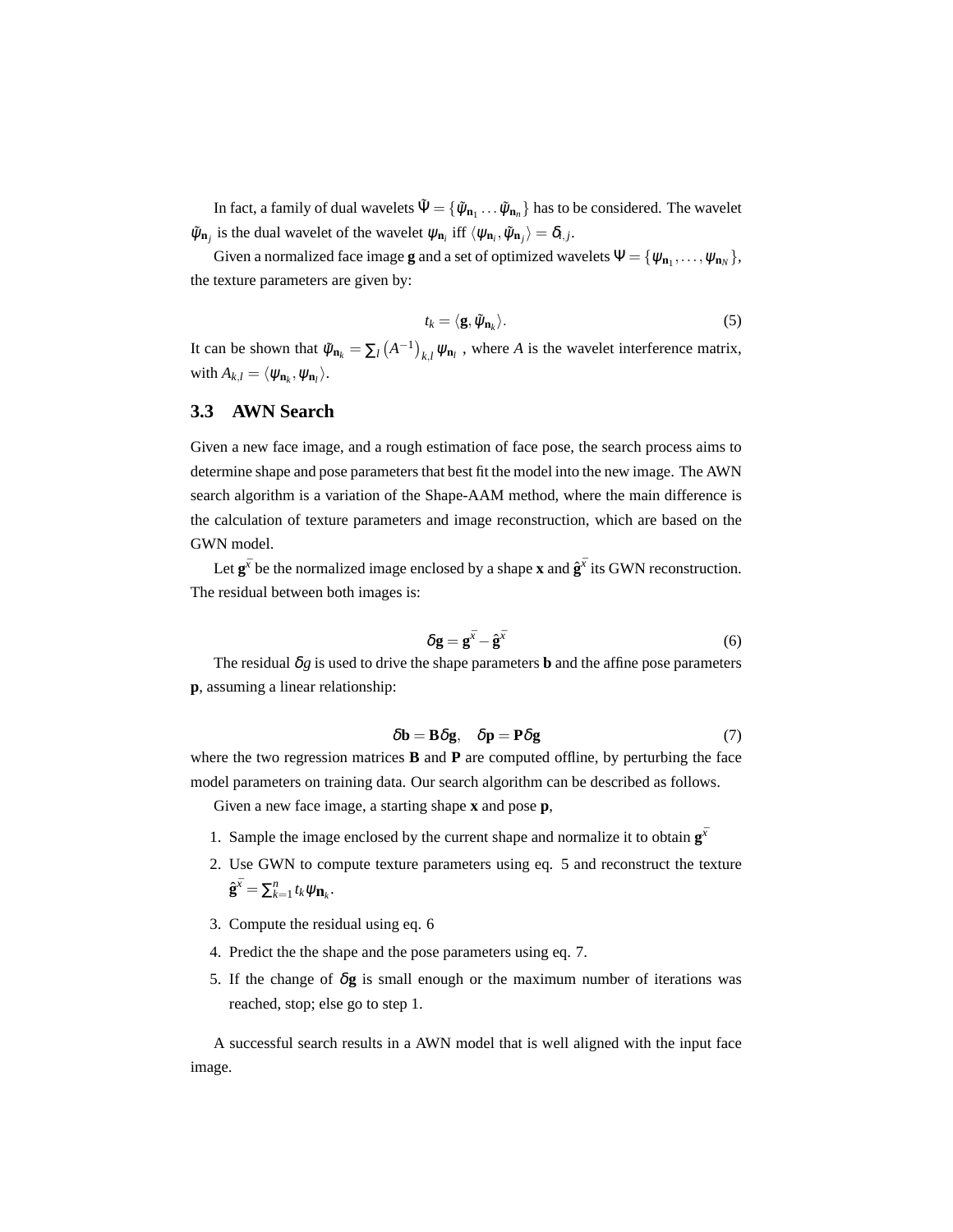

Figure 4: Comparison of precision of AAM and AWN in images captured under normal conditions. The two methods achieve similar performance.

### **4 Experimental Results**

In this section, we present our experimental results, comparing our method with AAM. We have learned the AWN and AAM models in a training set containing 40 face images of different individuals. We derived a statistical shape model using a 15-dimensional eigenspace, capturing 98% of variation in the training set. The texture model for AAM was built using 75 modes, also capturing 98% of the total texture variation.

Considering a small test database of 90 images of different individuals under normal conditions, the performance of AWN and AAM is similar, as shown in Figure 4. The graph shows the average error per shape point for both methods for each image in the test set. We tested several different wavelet subspaces for the AWN texture model, varying the number and initial parameters of wavelets. Nine wavelets were used for comparison in Figure 4. We also verified that the range of initial location for good convergence is about 8 pixels in both methods. This range could in fact be enlarged by a multi-scale approach. In this experiment, the initial model location was randomly chosen with maximum range of 8 pixels from the ground-truth.

We evaluated the performance of AAM and AWN against occlusions in simulated images, using white patches of different sizes at random locations. Figure 5 shows examples of such simulated images. The correct convergence rate in 50 partial occluded images, for both AAM and AWN methods, is shown as a function of the occluding patch size in Figure 6. The occluded parts are easily detected in our wavelet representation and the algorithm compensates to perform robust alignment. In this experiment, we used 60 small-support wavelets in the wavelet network model. We considered the convergence to be correct when the average error per shape point was less than 3.5 pixels. Figure 7 shows an example of alignment on a face with sunglasses, where AAM fails due to the occluded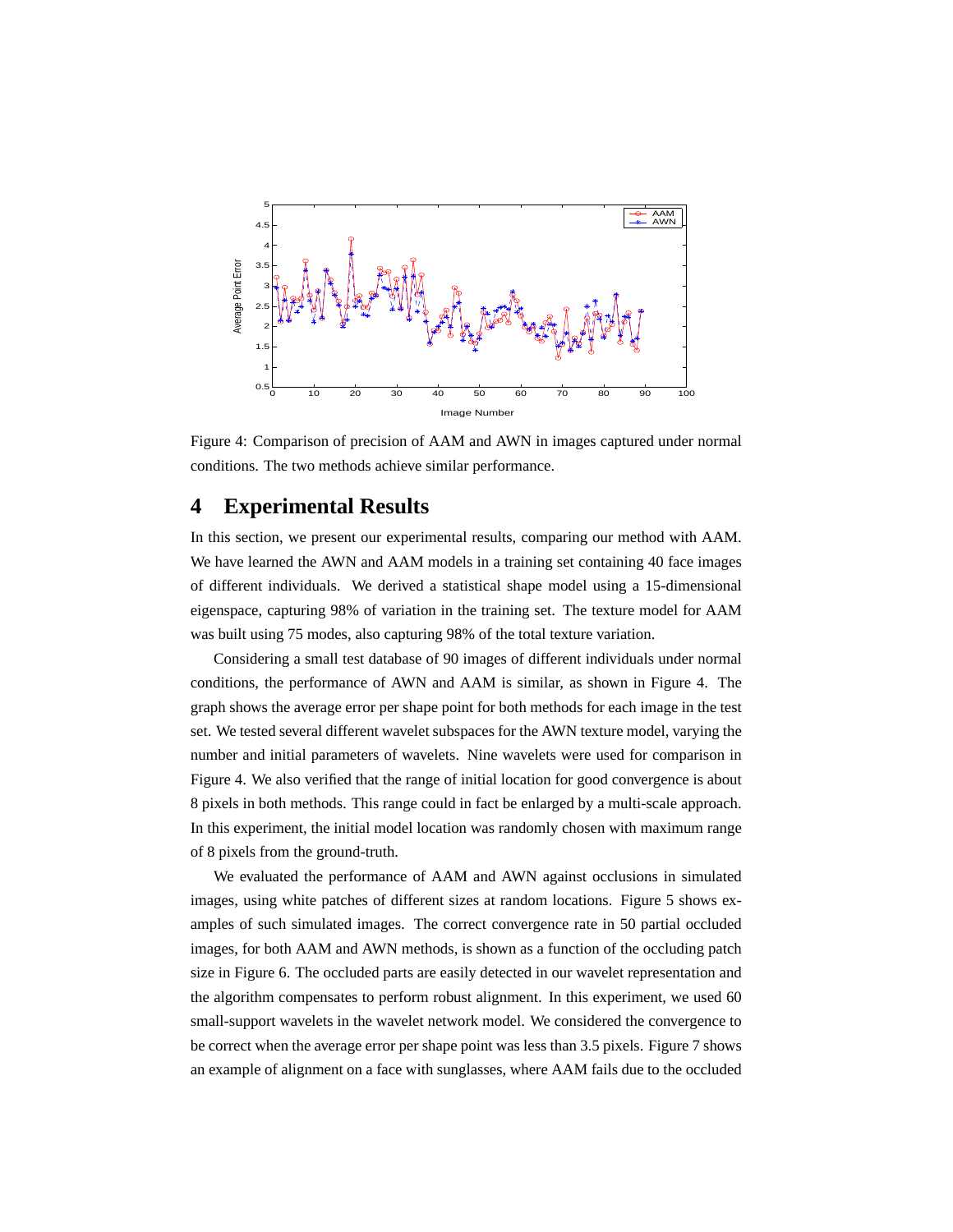

Figure 5: Examples of random occluding white patches of sizes 5x5,10x10 up to 50x50.



Figure 6: The graph shows the correct convergence rate in 50 partial occluded images, for both AAM and AWN methods, considering each size of the occluding patch.

part, while our method works well.

We also did experiments with images under different illumination conditions. AWN showed to be more robust due to the fact that local highlight changes have a correspondent local effect in the representation. Figure 8 shows an example of matching under varying illumination where our method performs better than AAM. In future work we intend to use an explicit illumination model and also quantitatively evaluate the robustness of AWN against illumination changes.

The AWN approach offers the advantage in efficiency of using just the support of Gabor filters, rather than the whole image, for faster subspace projection and reconstruction. So far, this improvement has been minor because the time for image reconstruction in AAM is not significant compared to the time for other computations, such as warping the image into the mean shape. Our method takes 10ms per iteration in a 1.6 GHz Pentium IV, using images of size 128x192.

### **5 Conclusions**

We have presented a new method for automatic face alignment called active wavelet networks (AWN). Our method takes the advantages of active appearance models for de-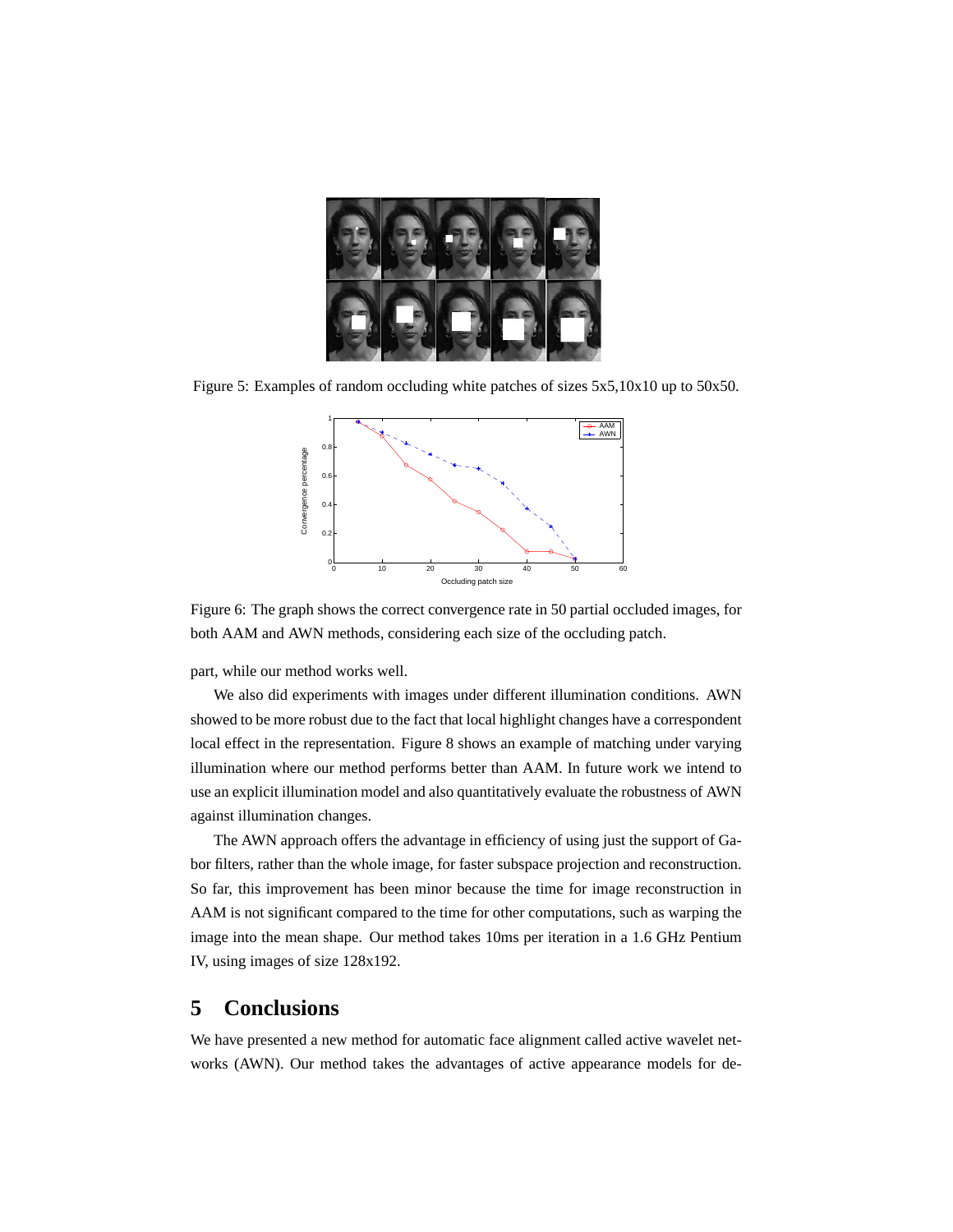

Figure 7: Example of sensitivity of AAM (upper) and AWN (lower) to partial occlusion. Images from left to right are initialization, iteration 2 and final matches.



Figure 8: Example of sensitivity of AAM (upper) and AWN (lower) to illumination changes. Images from left to right are initialization, iteration 2 and final matches.

formable image matching, while relying in a texture model based on Gabor wavelet networks. Our experimental results show that AWN is more robust to illumination changes and partial occlusion than AAM.

As future work, we plan to extend our approach to view-based face alignment and recognition. We also intend to use an explicit model for handling illumination changes.

# **Acknowledgments**

We are thankful to Volker Krueger for valuable discussions and part of the source code.

# **References**

- [1] J. Ahlberg. Using the active appearance algorithm for face and facial feature tracking. In *ICCV'01 Workshop on Recognition, Analysis and Tracking of Faces and Gestures in Real-Time Systems*, Vancouver, BC, Canada, 2001.
- [2] S. Baker and I. Matthews. Equivalency and efficiency of image alignment algorithms. In *Computer Vision and Pattern Recognition*, pages 1090–1097, 2001.